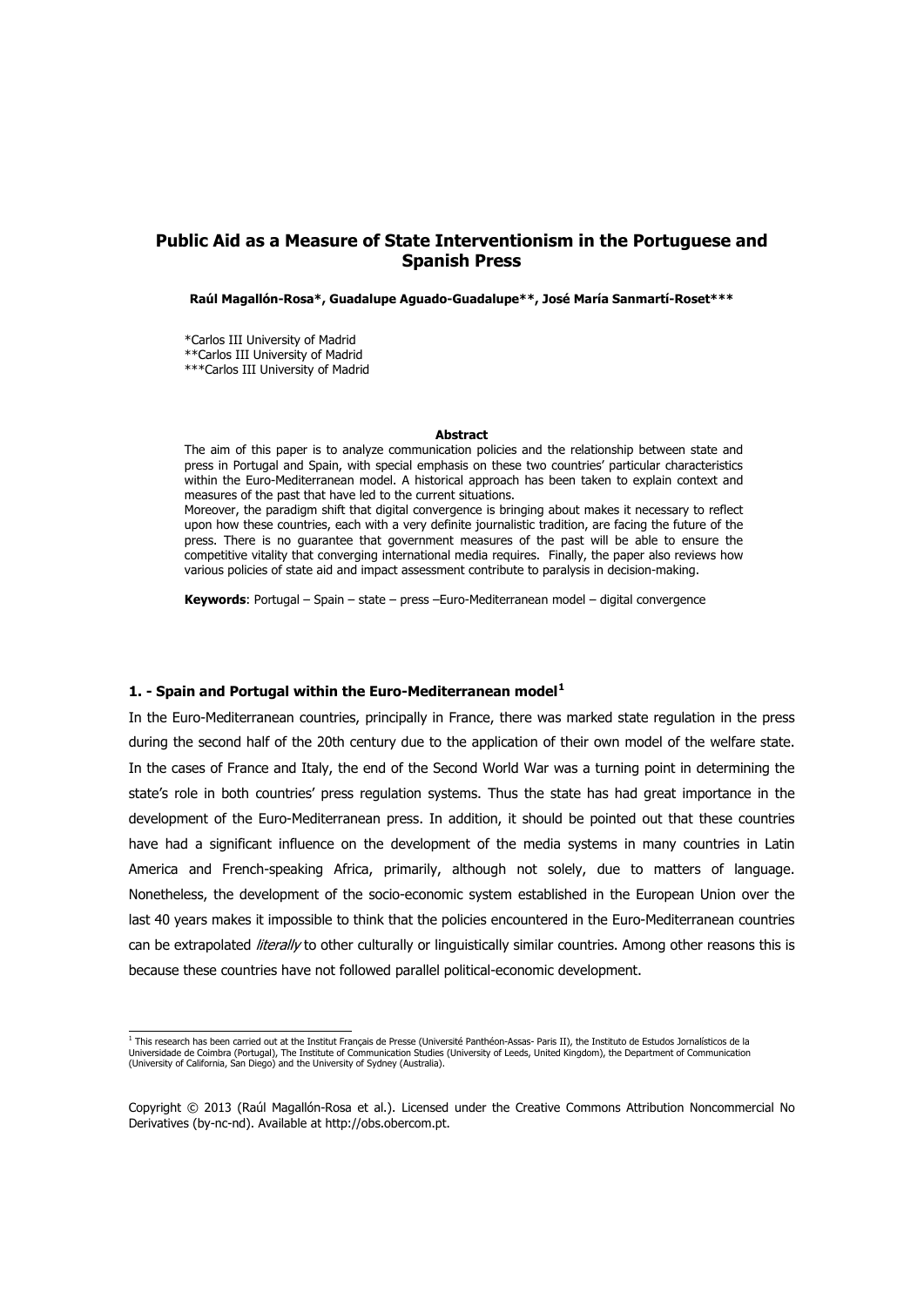Furthermore, regional political models which are different in each country make it very difficult to establish a regulatory state prototype. Although the policies devoted to the development of the press may be similar, the way they are put into practice makes it necessary to clearly distinguish each region's different characteristics and features. This means that newspaper development has been very inconsistent, despite the fact that the aforementioned are all countries whose newspaper companies have undergone censorship and control, received aid, and been affected by measures limiting concentration. Undoubtedly, the differences in criteria prevailing in each of these states have had an influence, causing inconsistent business development and the subsequent repercussions on the current position, and weaknesses and strengths of the press.

Conversely, the development of the Portuguese and Spanish press can be explained based on its historical context, marked by transitions to democracy that required different means of establishing plurality of information within the new types of market (Arboledas, 2010). In Portugal and Spain, methods of state control persisted until well into the 1980s, profoundly affecting the development of their business systems (Fernández Obregón, 1998). As with Italy, Spain's regional peculiarities are decisive for understanding the development of its press, not only from a business point of view, but also, and perhaps most significantly, from that of structural differences represented by the different newspapers and their readership. From this perspective, the Spanish press model is determined by administrative decentralization which has led to a strong regional press and also to national newspapers strengthening their editions in Spain's autonomous communities.

The Portuguese situation is a very different one. Its market is characterised by a regional press that is conditioned by state incentives and which requires structural reorganisation, insofar as it is an atomised sector with many newspapers of questionable financial and market viability.

The precise objective of this article is to compare the development of those policies aimed at protecting pluralism in information and promoting business expansion, in particular with regard to public aid, which both states carried out once democracy was restored in 1974 in Portugal and 1977 in Spain.

### **1.1. - Spain: A deregulated system arising from the transition**

The Franco period and the later transition to democracy in Spain led to a press model characterised by the appearance as well as the disappearance of a large number of newspapers, due either to administrative measures such as the closing down of Francoist press or that of the National Movement, the sole political party during the Franco regime, or to business actions of a different political stripe. In 1977, a rapid process of press deregulation culminated in the suppression of almost all state aid in 1988, except in those Autonomous Communities having a co-official language. The press has been regulated since then by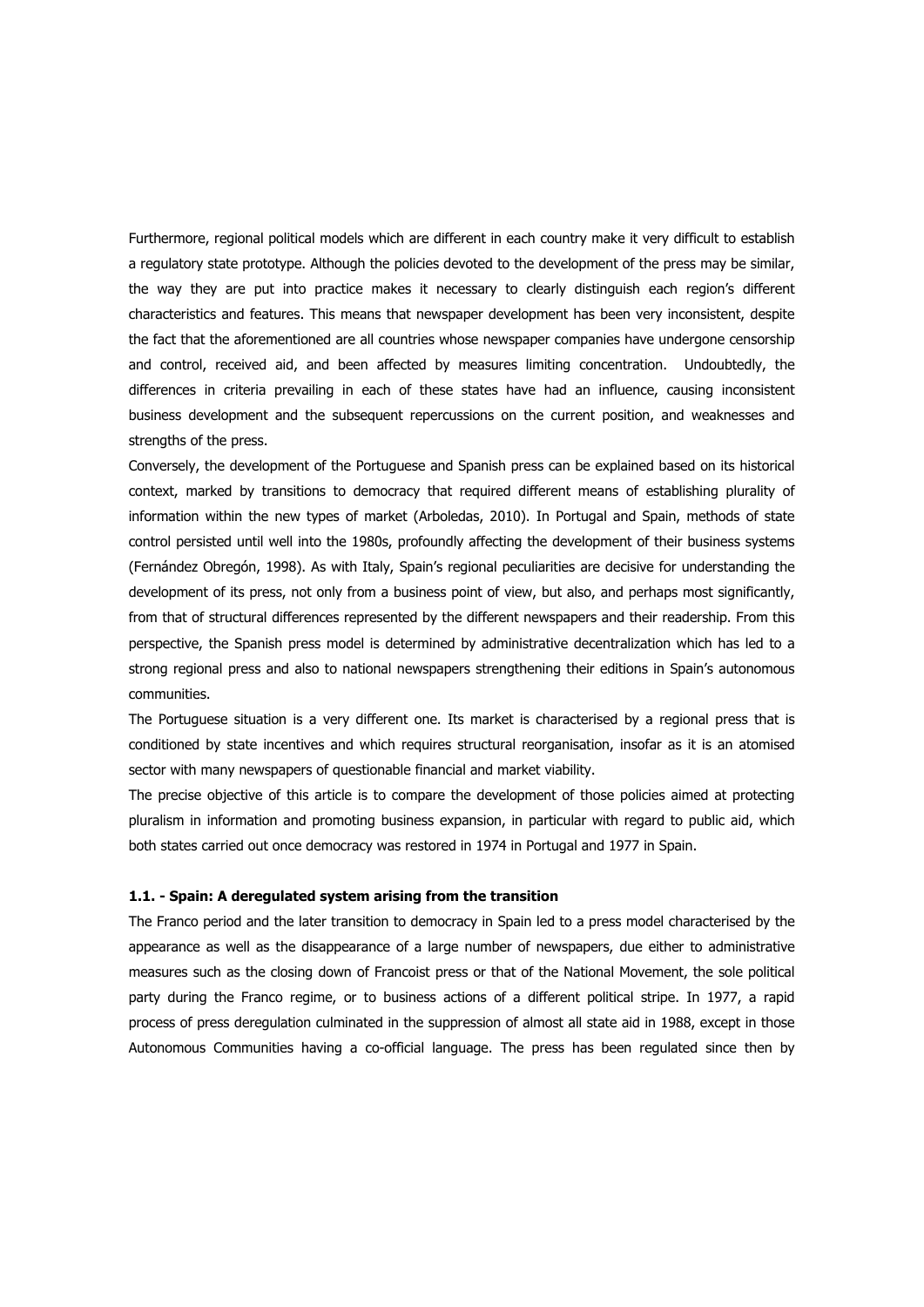common legislation, with the exception of certain sector-related laws, such as the right of reply or the conscience clause. With the appearance of the new State of the Autonomies, and as part of this new model, a powerful regional press has developed, especially in the most culturally defined regions. This sector follows guidelines similar to those of the quality press published in Madrid, but they are organised by the region's own groups, particularly in Catalonia and the Basque Country.

Giving up the press system that Francoism had imposed and building a new democratic state based on the transition to democracy and the 1978 Constitution involved a very different philosophy to what had worked before the Civil War (1936-39). Begun as a reaction to traditional state interventionism<sup>[2](#page-2-0)</sup> and with a new business policy, this era was characterised by nearly complete deregulation and suppression of aid, by a long list of newspapers emerging after 1975, and by the weight of the regional press in a tremendously decentralised state.

The profound political and institutional evolution that the country underwent after July 1976 also affected the press system and not only its editorial policy and content. Some private newspapers already defending progressive positions, had formed teams of journalists holding democratic views, several of whom would move into the business end during the media remodelling process of the 1970's and 1980's.

However, between 1976 and 1988 the Spanish press panorama took a truly sharp turn in nearly all regards, determining the model in existence today. In the 1980's a technological restructuring was undertaken, the health of many businesses improved, management was modernised, costs were lowered and major growth in advertising took place. $3$  The logic of the market and profit took precedence over the idea of public service and the common good, measures distorting free competition were eliminated, new capital entered the sector and media concentration began, rapidly producing groups with diversified business interests. Specific laws were repealed, and after 1989, only ordinary legislation<sup>[4](#page-2-2)</sup> regulated newspaper businesses, with some exceptions such as the right of reply or the conscience clause for journalists. These dynamics led to a formal separation from political powers and made it impossible to revive the powerful party and union press of the past. Sensationalist press and tabloid press did not gain strength either.

The most visible phenomenon in the renewal of the system was the appearance of several new newspapers, some backed by solid business structures, marking the Spanish Transition. At the end of the 1990's only two of the five biggest selling daily newspapers (ABC and La Vanguardia) were from the Franco period. In Spain the tradition of politically-owned newspapers has been much weaker than in other countries, especially the Nordic countries. Businesses emerging at the end of the 1980's undertook major policies of

 $\frac{1}{2}$  The 1883 Publishing Law, for example, inspired by the French law of 1881.

<span id="page-2-2"></span><span id="page-2-1"></span><span id="page-2-0"></span><sup>&</sup>lt;sup>3</sup> In the 80's there was inter-annual growth of between 18% and 37% and after a fall, it stabilised in 1995 at about 5% /7 %.<br><sup>4</sup> Commercial Registry (Registro Mercantil) (1989), Law of Public Limited Companies (Law de So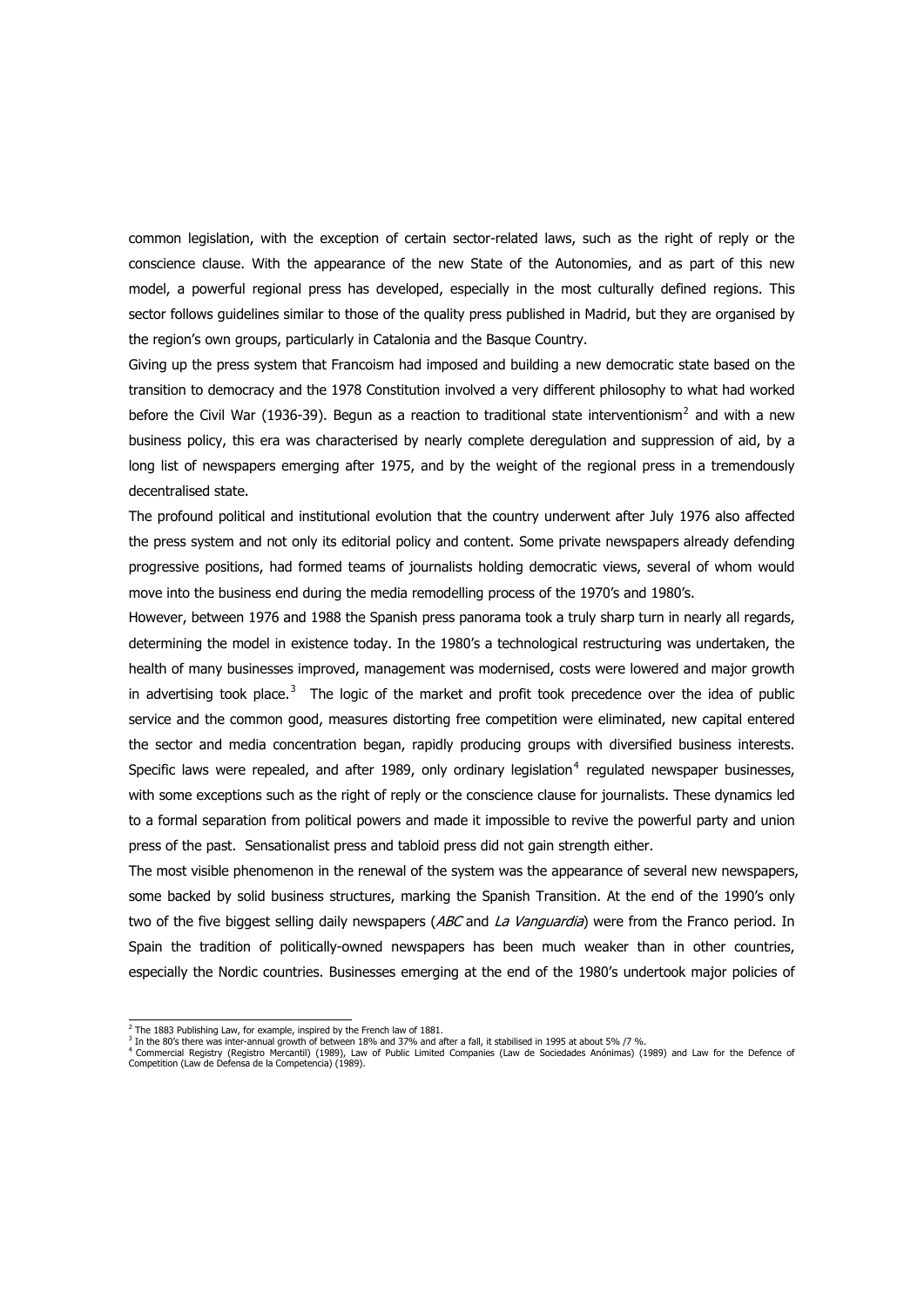concentration and technological renovation, to such an extent that today most newspapers are part of multimedia groups with foreign participation and overseas investment.

# **1.2. Portugal: Nationalisation and re-privatisation of the press**

The first great structural change in the Portuguese press after April 25, 1974 was the total or partial transfer of a large number of newspaper businesses into the hands of the state as a consequence of the nationalising of the banks and other basic sectors. This was a result of the fact that banks held a majority share in these newspaper companies' capital stock, due to loans previously made to them. Nationalising the banks and the insurance companies also meant that the daily newspapers belonging to the most powerful economic groups became state property. Curiously, nationalising the press was never justified from a political perspective but rather was always presented as an indirect consequence of nationalising the banks (Mesquida, 1996: 398).

Once political stability and economic growth were achieved, it was difficult to justify the strong concentration of media in the hands of the state. In light of this fact, the Portuguese government decided to privatise the press that had been previously nationalised, as well as to liberalise the radio sector and open up television to private initiative. This liberalisation did not have the desired effect in regional and local press, in which the government opted to maintain distribution support and incentives.

Portugal's entry into the European Community (1986) meant a forced change for the mainstream press, still in the hands of the state, which by that time was no longer true in any other country in the Community. The country experienced a period of sustained economic growth, the press benefitted from the expansion of advertising, which in 1987, for example, grew nearly 50 % over the previous year. The media had improved print runs and increased profitability, and thus became more attractive to the private sector and to European multinationals. At the same time, greater political stability and consolidation of what was in effect nearly a two-party system with the PSD and PS, where the dominant political forces shared the main points in their views of the role of the press, facilitated this re-privatisation process. This process had begun in 1986, was postponed in its earlier stage, and finally took place smoothly after 1988. This policy was accepted by Aníbal Cavaco Silva's government, which, from the beginning of 1988, governed towards a major structural change in the daily press and the renewal of all other media.

# **2. - Policies defending pluralism**

State aid to the press is established in state policy, organised into three main objectives: aid to develop circulation; guarantees of independence and the defence of the plurality of publishing companies; and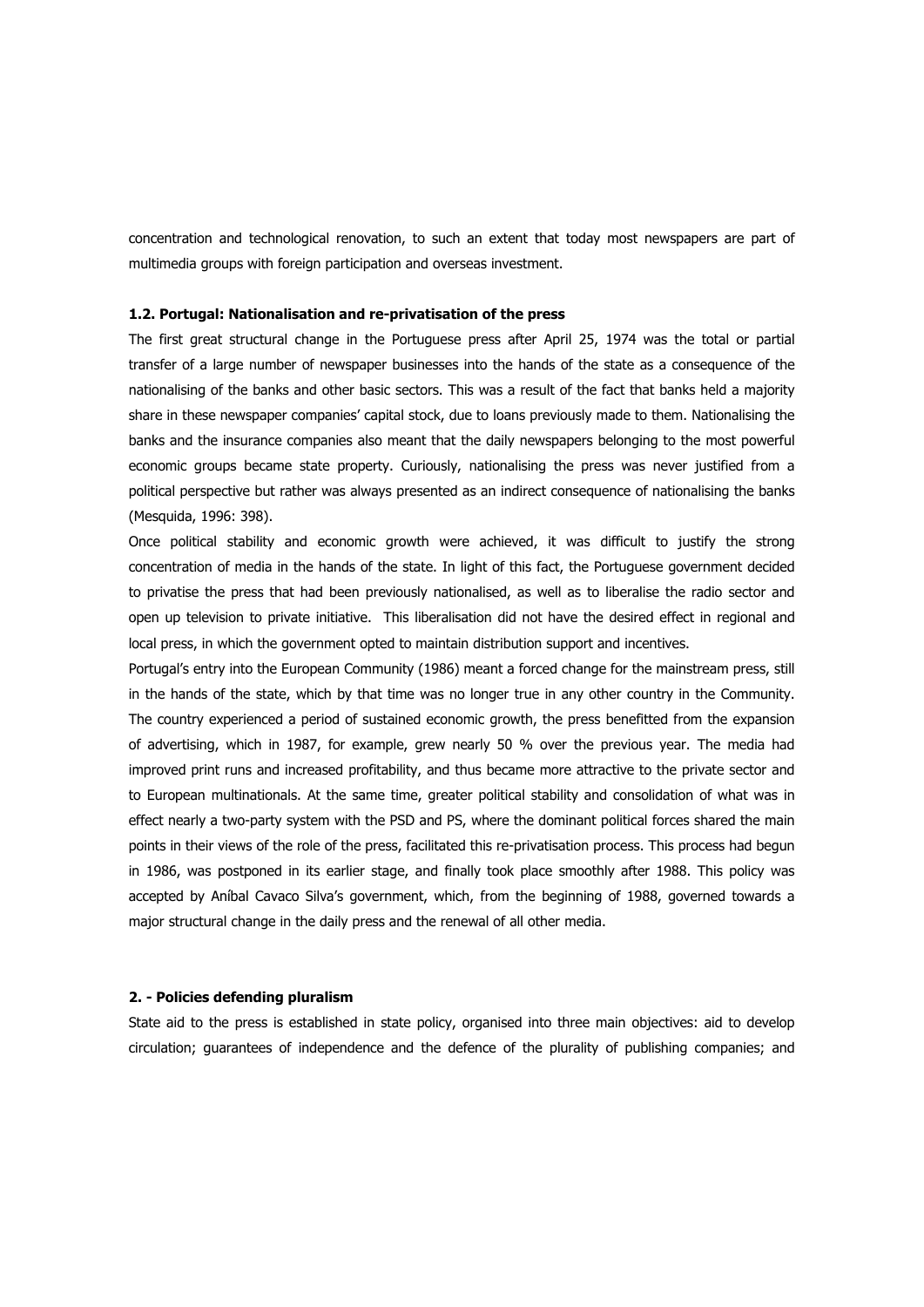multimedia modernisation and diversification in press companies. In the Euro-Mediterranean countries, government action has been to support on the one hand and to control on the other. In both situations, the press-state relationship is quite different from the Anglo-Saxon model, where the principle of no legal interference in the press has prevailed (Sanmartí et al: 2011).

Unlike the Euro-Mediterranean and Anglo-Saxon countries, a group of northern European countries, particularly Norway, Sweden, Finland and Austria, but Denmark, Holland and Belgium as well, have more often resorted to direct *oriented* subsidies (Humphreys, 2008: 71-84). Sweden also has a high level of press readership (466.7 in 2006) and a significant aid budget for the sector, reaching 61 million euros in 2007 (Fernández and Blasco, 2006: 62-63).

#### **2.1. - Spain, the end of aid**

In Spain in 1984 some aid to newspaper companies and news agencies was still regulated, although a significantly lower amount than during the Franco period.<sup>[5](#page-4-0)</sup> The law distinguished between two types of subsidies: on the one hand, direct aid to general-information newspapers specifically to stimulate diffusion of those with lower sales, paper consumption and technological restructuring; and on the other, indirect ones related to taxes, the post, distribution and communication, also for non daily, general-information publications. Between 1983 and 1987 14,200 million pesetas in subsidies was granted (Fernández, 2008). Economic expansion and the demands of the European Community put an end to this aid, a move that was detrimental to the smallest companies, which needed the protectionist measures in order to survive.<sup>[6](#page-4-1)</sup> Direct aid was done away with by a 1988 law,<sup>[7](#page-4-2)</sup> which partially repealed the law of 1984. Some subsidies persisted, however, for linguistic reasons in different state regions. These subsidies were awarded by the central government but were limited to those Autonomous Regions with a co-official language. However, it does exist a legal subordination of the regional governments' action to the legal initiatives of the Member States and the Community institutions (Sánchez Tabernero and Carvajal, 2002: 153).

Indirect aid was mostly done away with in 1990. $^8$  $^8$  Thus, in Spain today the only remaining indirect aid is related to postage, which has minimal repercussions as businesses have their own distributers. Likewise, only a 4% VAT is applied to newspaper sales, depending, however, on each community's regulations. In any case, the government appears to be willing to negotiate an aid plan within the framework of financial and legal restrictions,<sup>[9](#page-4-4)</sup> although this is a very controversial matter.<sup>[10](#page-4-5)</sup> At times it relates to very specific issues, such as, for example, Saturday newspaper delivery by the postal service. $^{11}$  $^{11}$  $^{11}$ 

<span id="page-4-0"></span> 5 Law 29/1984 of 2 August which regulates the concession of aid to newspaper companies and news agencies.

<span id="page-4-1"></span><sup>&</sup>lt;sup>6</sup> In 1988 the 10 main groups controlled 72% of the daily press.

<sup>&</sup>lt;sup>7</sup> Law 37/1988 of 28 December of the General State Budget for 1989.

<span id="page-4-5"></span>

<span id="page-4-4"></span><span id="page-4-3"></span><span id="page-4-2"></span><sup>&</sup>lt;sup>8</sup> Law 31/1990 of 27 December of the General State Budget for 1991.<br><sup>9</sup> Álvarez, F. (2010), "Rubalcaba, in favour of an aid plan for the written press", *ABC*, 12 November, p. 59.<br><sup>10</sup> Note by the Forum of Journalist Orga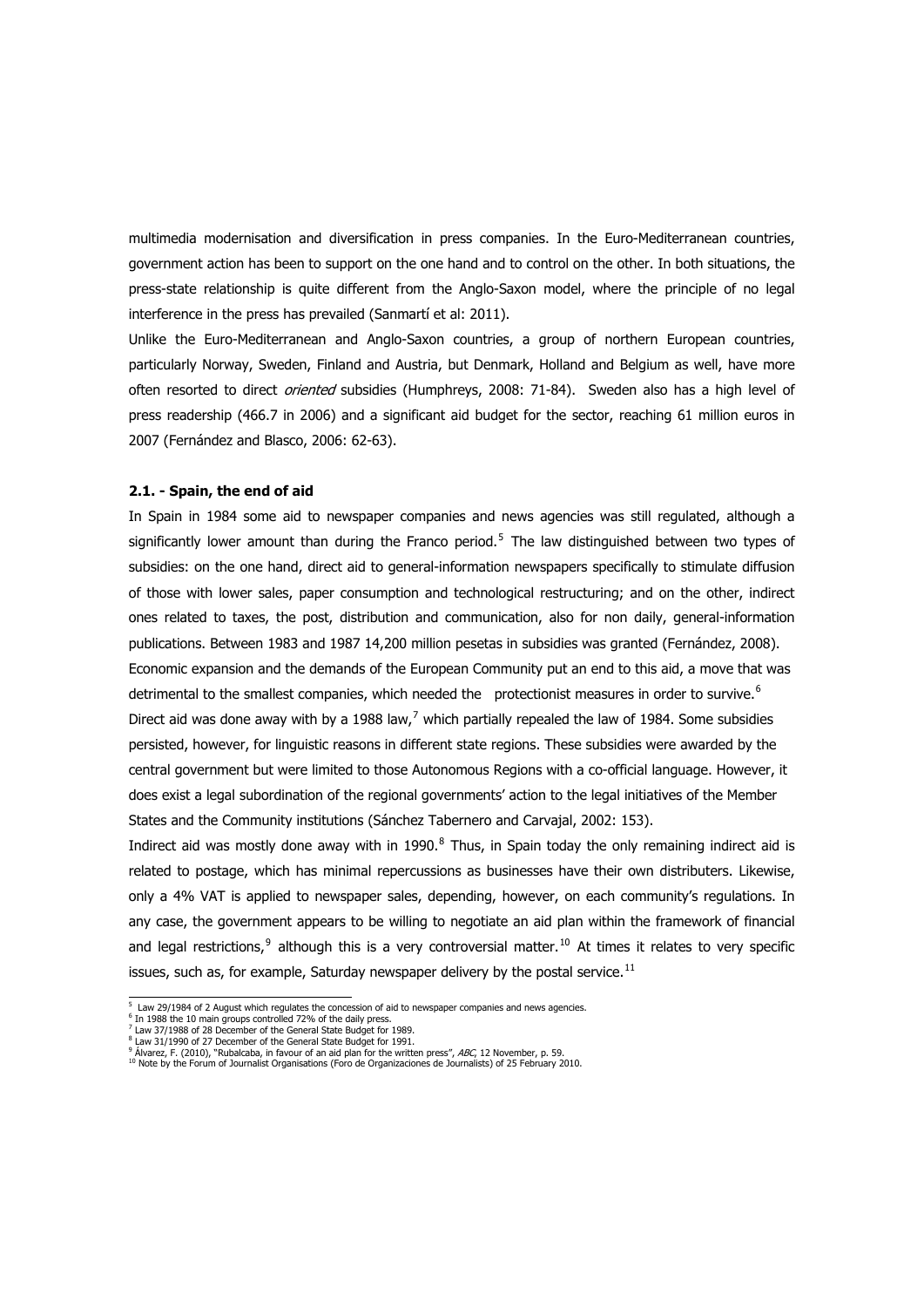In January 1997, the Spanish Newspaper Editors Association (Asociación de Editores de Diarios Españoles - AEDE) once again called for state aid, claiming that they were at a disadvantage with regard to other European newspaper companies that had the support of their governments. The request reached a stalemate lasting until December 2007, when it was revived in light of the difficult situation unfolding for the 2008 fiscal year. An approximately 90 percent drop in operating results was expected at that time due to the competition of digital press, decreasing sales and advertising, several disastrous investments, such as television channels, and very conservative policies (Varela, 2008). For others it meant a crisis of the business model as well as of the news and professional models (Díaz Nosty, 2011).

Subsequently, and with a slight improvement in 2010, conversations were held between the central government and newspaper organisations to arbitrate a subsidy plan within the European legal framework and subject to severe budget restrictions. These plans were aimed at promoting newspaper reading, media education and institutional advertising. In turn, the Federation of Spanish Press Associations (Federación de Asociaciones de la Prensa de España- FAPE) in their Seville Declaration of 14 March 2009 called for the granting of subsidies to businesses when the aid served to preserve jobs and prevent professional decapitalisation of the media and loss of news content quality.

As a consequence of the concentration process begun in the 1990's, news businesses are no longer run by communication professionals, but rather by executives whose first, and often only, business objective is economic profit. Therefore, it is essential that media directors, in addition to being good managers, possess the necessary experience in journalism to have a true feeling for the profession. From this perspective, it is appropriate that dual degrees, such as Journalism and Economics, are being instituted at many universities.

#### **2.2. - Protectionism of the Portuguese press**

In Portugal, state aid to the press, and especially to the regional press, has been of a different nature. Noteworthy is payment for carriage (*Porte pago*), as well as the set of incentives for social communication that were approved after 2001: incentives for business initiative, multimedia development and qualifying human resources, which, in the case of the regional press, were substituted in 2007 by incentives to read regional press.<sup>[12](#page-5-0)</sup>

The Porte pago was backed by the state's obligation to provide support, legally justified by the unfavourable socioeconomic environment.<sup>[13](#page-5-1)</sup> At the end of the 1990's, an era began in which new incentives

1

FAPE (2009), "Proposals for an Aid Plan to the Media", [www.asociacionpress.org.](http://www.asociacionprensa.org/) Accessed 28 January 2010.<br><sup>11</sup> EFE (2001), "Publishers ask the Government for Saturday Delivery", La Vanguardia-Vivir, 15 June, p. 11.<br><sup>12</sup> De

<span id="page-5-1"></span><span id="page-5-0"></span><sup>&</sup>lt;sup>13</sup> Decree Law no. 56/2001 of 19 February, regarding the state incentive system, which specifically states that "as social communication is indispensable in order<br>to exercise fundamental rights in a democratic, pluralisti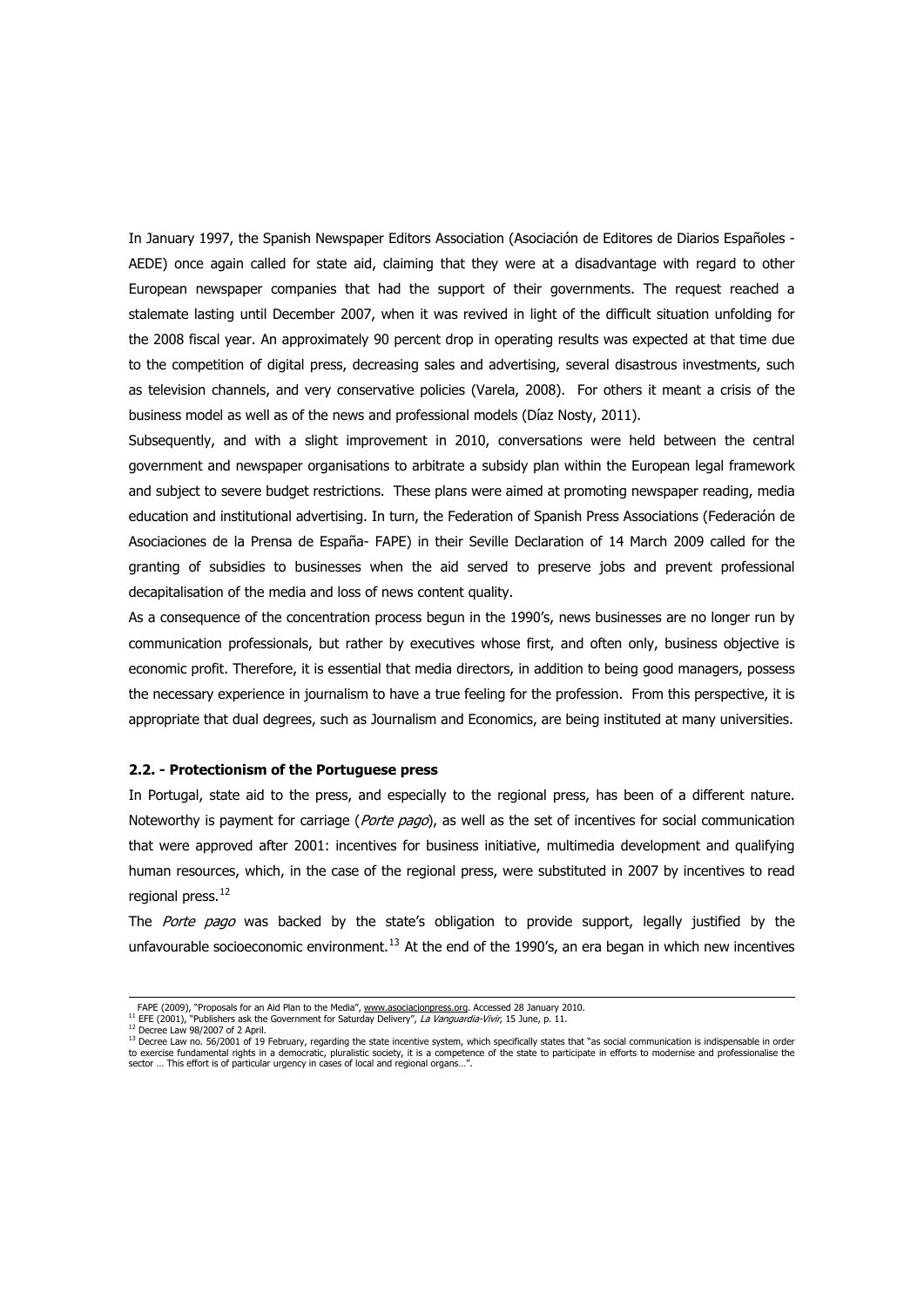went into effect. This set up a confrontation between those who held a protectionist view of the state<sup>[14](#page-6-0)</sup> towards the nearly 900 local and regional newspapers registered in the Institute for Social Communication (Instituto de Comunicação Social), and those who defended a liberalisation process with new challenges in innovation and creativity, upon which media survival depended. In 2000, the end of the global Porte pago was announced. The State Secretary for Social Communication, Arons de Carvalho, expressed opposition to the previous system, stating that it "promotes passivity, opportunism and adaptation to receiving a dependence subsidy.<sup>[15](#page-6-1)</sup>

With the change in the Porte pago model carried out between 2004 and 2007, it was established that the new incentive system would be based, among other things, on the creation of a programme supporting professional hiring, with the state proportionally supporting salaries for three years and creating a plan for professional training. Furthermore, it was published in the Government Portal on 16 June 2004 that the social and regional communication reform included significant changes, among them being the creation of incentives to improve labour conditions.

Among the objectives of the 2005 incentives for business initiative and multimedia development<sup>[16](#page-6-2)</sup> was the development of regional and local newspaper and radio businesses, in an effort to professionalise their organisational structures.

Also included along these lines were the measures adopted in 2007 $^{17}$  $^{17}$  $^{17}$  approving a new system of incentives for reading and accessing information for regional general-information news publications. Article 4.1 of this decree established that receiving this aid hinged on the publishing entities or the owners having a certain number of professionals (ranging from one to five) on contract, and additionally specifying that a number of them had to have a journalism license. At the same time, article 4.2 determined that the same worker could not be hired by more than one news publication in an attempt to take advantage of the requirement regarding number of professionals.

As a result of the reduction in postal charges, and within the plan of press incentives, the Council of Ministers approved the creation of a Regional Press Portal ([http://www.impressregional.com.pt/](http://www.imprensaregional.com.pt/)) that was launched 5 April 2007. The goal of this initiative was to permit electronic access to the content of regional news publications in Portugal and abroad.

The Regional Press Portal <sup>[18](#page-6-4)</sup> was used to host, at no cost, electronic editions of regional general-interest news publications and specialised news publications specified in article 5 of this decree. This portal was one result of the new system of incentives for reading and accessing information and its aim was to stimulate

<span id="page-6-0"></span> 14 During the Congress of the Christian Press Association (Assocação da Impress Cristã) held in 2003 government support for promoting reading and press circulation was called for. 15 Check at www.secs.pt.

<span id="page-6-1"></span><sup>16</sup> Decree Law 7/2005 of 6 January.

<span id="page-6-3"></span><span id="page-6-2"></span><sup>&</sup>lt;sup>17</sup> Decree Law 98/2007 of 2 April.

<span id="page-6-4"></span> $18$  Article 6 of [Decree Law 98/2007 of 2 April](http://www.ics.pt/verfs.php?fscod=1033&lang=pt).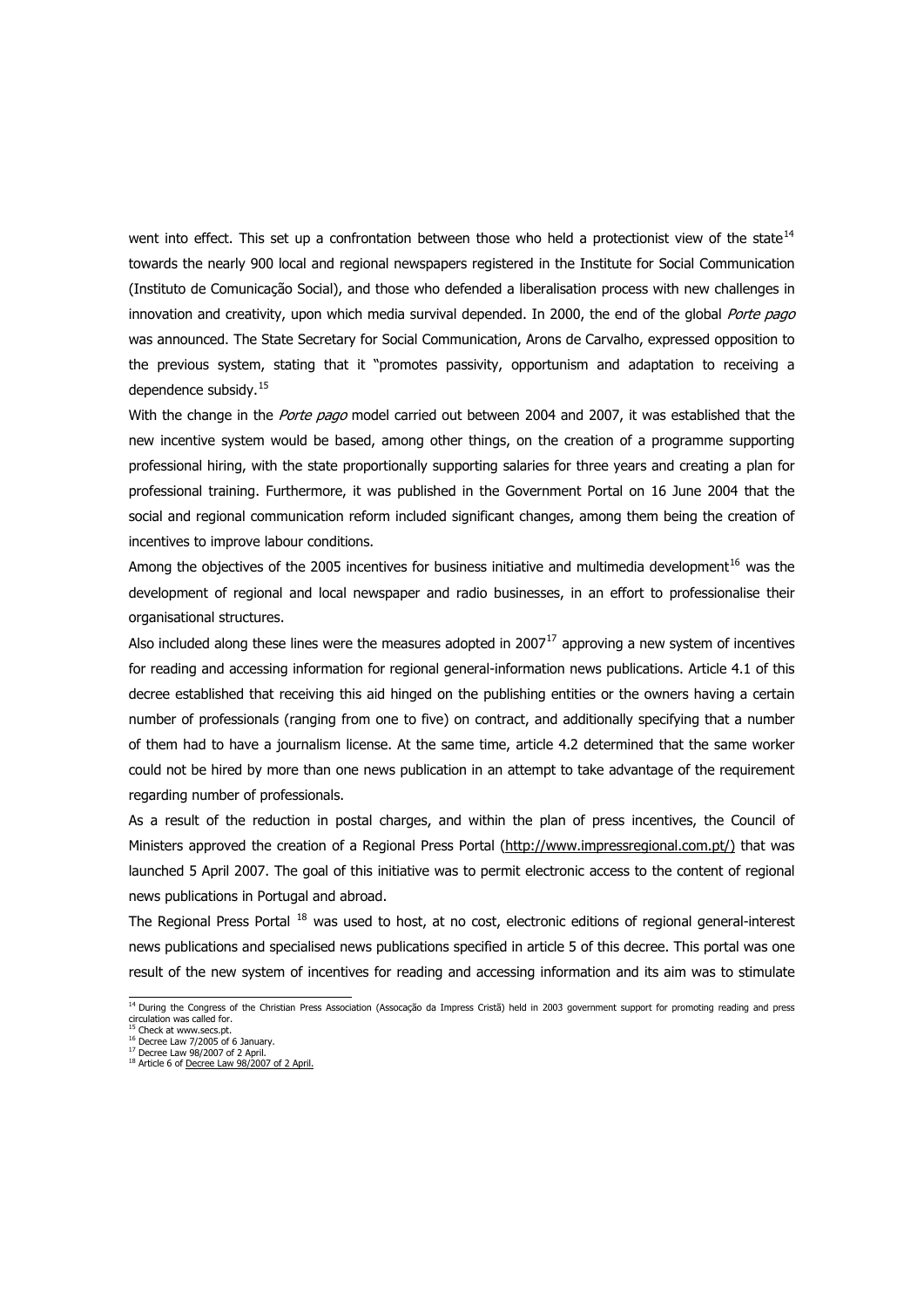technological innovation in the sector and expand the possibility of accessing Portuguese news publications anywhere in the world. Nevertheless, the limited number of newspapers n the portal is striking.

This measure, although extraordinarily interesting, would not have the same effectiveness in Spain if it were promoted by the state, due to the country's administrative decentralisation. However, it could be especially of interest for local and regional press if the respective Autonomous Communities were the ones to provide this digital platform.

The few newspapers present in the Portuguese portal is a reflection of the fact that many publications do not meet the administration's minimum requirements, further evidence, in many cases, of the lack of implementation of a business-oriented, professional press model.

It seems logical to think that multimedia convergence should be more oriented toward state support of successful initiatives in the digital world that hope to take the leap into a print format, and not only vice versa.<sup>[19](#page-7-0)</sup> The development of these synergies must take certain matters into account, such as the fact that the "digital divide" is not only generational but also cognitive. Thus the Spanish and Portuguese press should also diversify by internationalising its content and not acquiring interests in other economic areas, as the English-speaking press did in its day. (Magallón, Aguado and Sanmartí: 2010).

#### **2.3. - Spain, the administration as top advertiser**

In Spain, institutional advertising by government ministries was 70% less in 2010 than in 2007 (in all mediums). For newspapers it went from 70.7 million to 11.8 million euros. Nonetheless, "the different ministries on their own garner first place in the ranking of advertisers in terms of advertising investment" (Cortés, 2009). Regulation of institutional advertising (national and regional) is relatively recent, since its rules were first approved in [20](#page-7-1)05<sup>20</sup>, arguing that the "the legitimacy of a democratic system depends to an appreciable degree on its citizens not only perceiving, but having proof, that their government works for them, and consequently, informs them objectively." (Esteba and Rubio, 2009: 197). Moreover, the problem of the regional press appears to lie in its strong ties with local political parties.

The state cannot act on behalf of market segmentation, but rather on behalf of the common good. Thus, local, regional and national administrations make an effort to update their webpages, their *newsletters* and all the applications that the web 2.0 puts at the public's disposal in order to achieve more direct contact. At the same time, institutional advertising may compensate for certain reverses in commercial advertising, for example the banning of sex and personal adverts.<sup>[21](#page-7-2)</sup>

<span id="page-7-1"></span>

<span id="page-7-0"></span><sup>&</sup>lt;sup>19</sup> A good example of this convergence is *Rue89* which has leapt from Internet to paper with the monthly publication of *Rue89 Le Mensuel.*<br><sup>20</sup> Law 29/2005 of 29 December, of Institutional Advertising and Communication.

<span id="page-7-2"></span>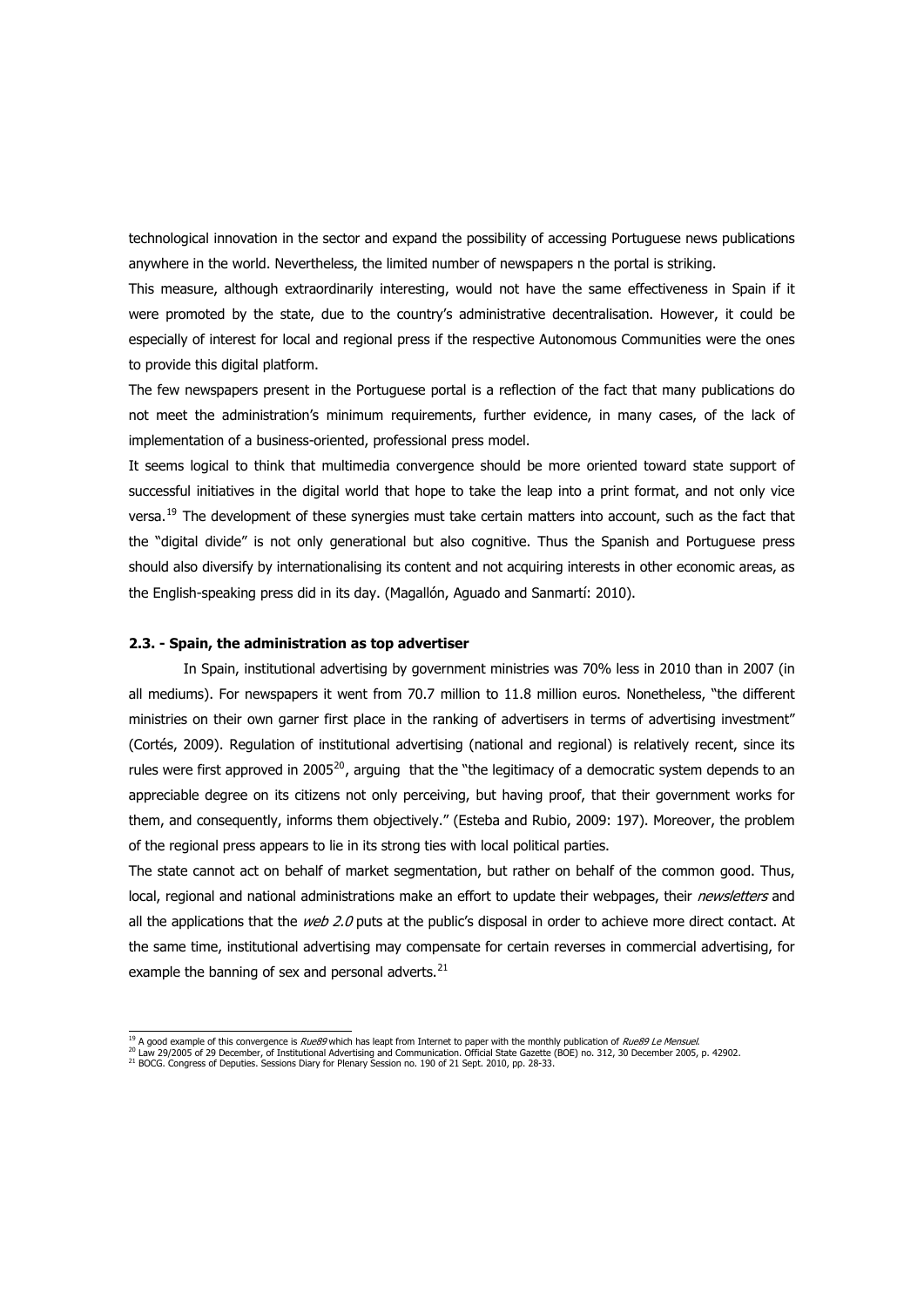#### **2.4. - Portugal: institutional advertising as state assistance**

One of the Portuguese communication media's principal supports is related to institutional advertising, regulated in 1990.<sup>[22](#page-8-0)</sup> It establishes that a percentage of this official advertising must go to local radio and regional press. In Ministerial Order no. 1/91 (*Portaria* Nº 1/91) placement of this advertising is considered a form of state assistance and 10% of its gross value must be allocated to local radio and regional press.

Distribution of institutional advertising campaigns in local radio and regional press, both in print medium and electronic mediums, has been regulated since 2004, $^{23}$  $^{23}$  $^{23}$  so that what predominates is "creating greater opportunities to access state advertising, without excessive dependence on quantitative criteria related to the economic amount of the campaigns, with the social functions of the organs of social and regional communication prevailing, both in view of its capability to reach geographical areas and audiences where national media has greater difficulties accessing". Thus, this capability makes local and regional media a privileged means of transmitting institutional messages.

Furthermore, it sets a minimum percentage of 25% of state advertising campaigns with a value equal to or greater than 15,000 euros to distribute quarterly among local radio stations and regional press as follows:

- a) 12% for local radio
- b) 12% for regional press in a print medium
- c) 1% for regional press in an electronic medium.

Article 4 of this Decree Law establishes the criteria for the news and advertising action plan:

- a) Volume of circulation and frequency of publications
- b) Geographical proximity of the medium in relation to the recipients of the message
- c) Appropriateness of the advertising medium for the objectives of the news or advertising action
- d) Graphic quality of the publication or radio quality, whenever they are decisive for better message reception.

Prior to this Royal Decree, distribution was regulated by Ministerial Order no. 209/96 (Portaria nº 209/96) of 12 June, which set a minimum percentage of 15% of institutional advertising to be distributed among entities of local and regional media, and only with regard to campaigns coordinated by the Institute of Social Communication.

In 2005, the Social Communication Regulations Entity (Entidade Reguladora para a Comunicação Social, the ERC)<sup>[24](#page-8-2)</sup> started to operate. Among its responsibilities is to ensure that state advertising campaigns and local authorities comply with the constitutional principles of impartiality and neutrality in public administration. It is precisely the search for impartiality that has led to a debate regarding the criteria that

 $22$  Decree law 330/90 of 23 October, by which the Advertising Code is regulated.

<span id="page-8-1"></span><span id="page-8-0"></span><sup>23</sup> Decree law 231/2004 of 13 December. <sup>24</sup> Law 53/2005 of 8 November.

<span id="page-8-2"></span>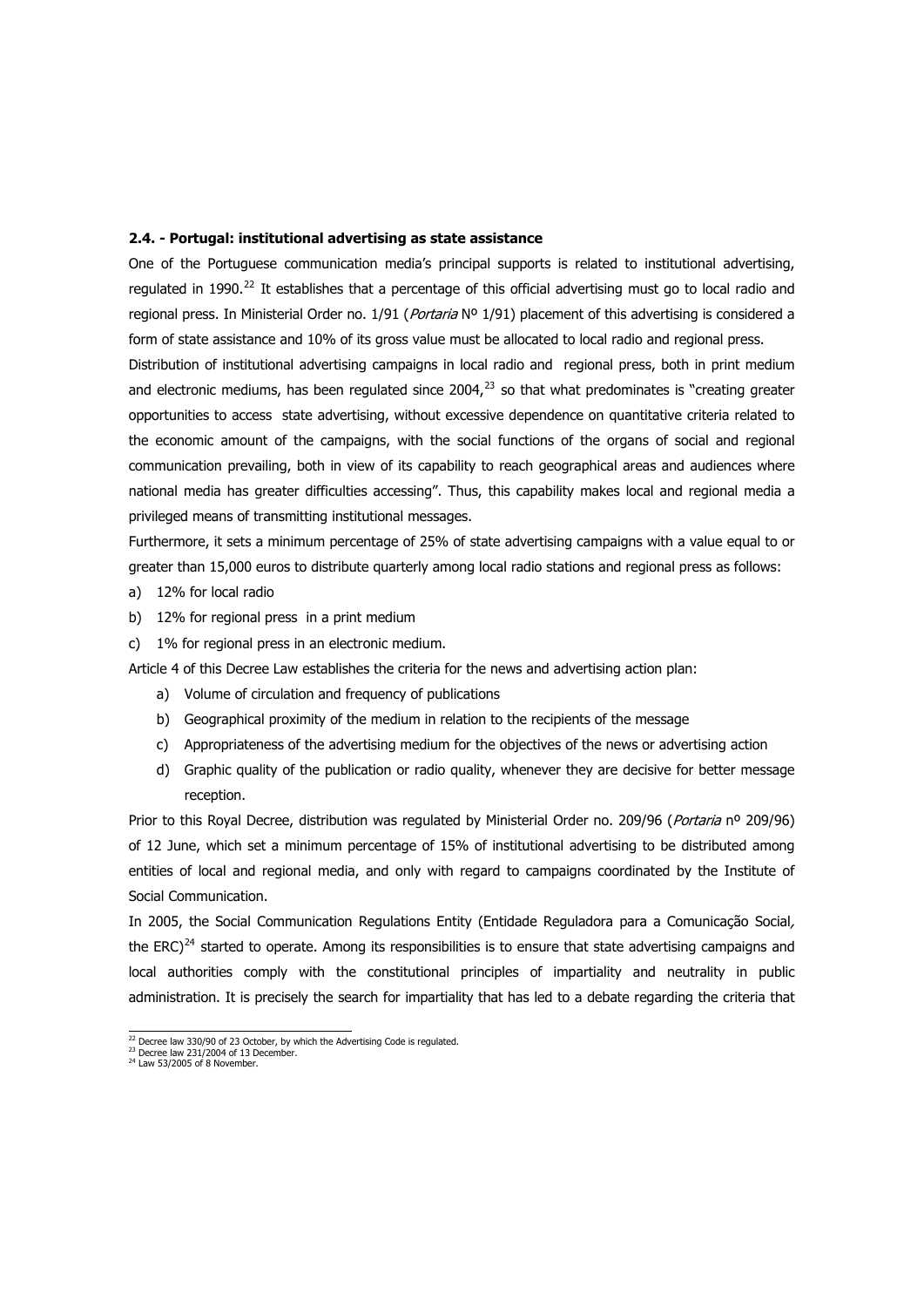should prevail in the distribution of this advertising, and to the creation of a database of institutional advertising in 2011 to provide transparency.

### **3. - Limits to concentration**

The defence of plurality has traditionally been regulated through four areas: universal service, regulation for diversity, regulation for competition and regulation of content (Ostergaard, 1998: 96). The limits guaranteeing plurality have normally been set in relation to market volume, given that in reality the media's social, economic or political influence is a function of how many people its message reaches. However, these measures force publishers to reconsider their operating rules in the market, since, on one hand, they may limit growth and, on the other, they condition their development compared to the competition, as is the case in France. These limits can vary depending on the size of the country.

# **3.1. - Spain: business concentration, without regulations**

Unlike the French press, the Spanish press has no regulation limiting concentration of shares. With the transition to democracy, a process of coexistence began among newspapers that had already existed during the Franco dictatorship, regional groups that were gaining relevance, and newly created newspapers. Later, in the 1990's, different proposals emerged for European regulations limiting concentration, which have not been applied. The draft bills emphasised that disparity between specific national regulations on access to media property could be an obstacle to the free circulation of services and goods, as well as to the freedom to set up business in the other countries. Thus, Community Law left the freedom to limit media concentration to the Member States. (Lancelot et al, 2006: 23).

Nevertheless, verifying whether there is possible concentration in the news market should not focus solely on the media, but must also consider other aspects, such as editorial lines and content. This is a key piece in the power to inform. De-concentrating measures would be ineffective if content was homogeneous despite guarantees that media ownership in a certain market was atomised. All this must be taken into consideration without losing sight of circulation, which is an indicator with which to assess a newspaper's success, influence and reach (Cabello, 1999).

#### **3.2. Portugal: Concentration and limits to circulation**

Article 1 of the 1975 Press Law recognised the citizens' right to be informed through certain guarantees of transparency, including by adopting antitrust measures. Article 7 of this law, dedicated to free enterprise, established that newspaper companies that reconfigure their commercial business would be subject to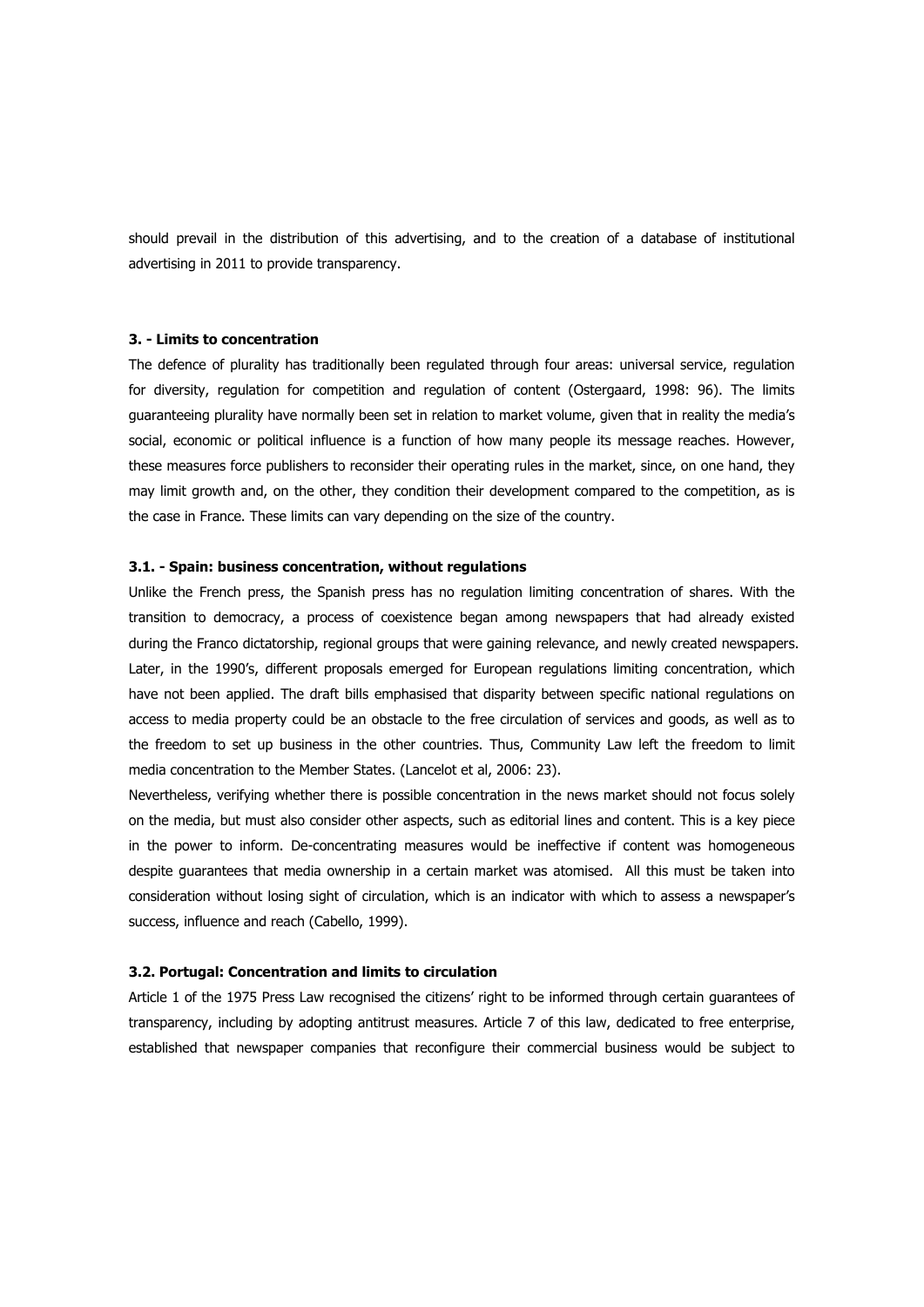Portuguese law, must have their headquarters in Portugal, and their direct or indirect investment of foreign capital could not exceed 10%, with no right to vote, and independently of other sanctions, the capital belonging to foreigners which exceeds a tenth of the total would revert to the state. All shares of newspaper publications belonging to a public limited company must be registered. Article 8, dedicated to free market competition and antitrust legislation, established that special legislation would guarantee that the press carry out a public function that was independent from political and economic power, in an effort to prevent the concentration of newspaper and news businesses.

Nevertheless, in the 1990's a trend toward news concentration in the Portuguese market began, and it led to a sector that was almost completely concentrated in the hands of five large groups: PT Multimedia/Lusomundo Media, Cofina, Impresa, Media Capital and Impala.

This led to a reaction by the Portuguese government in July 2005 with a draft bill to establish the exact number of media outlets that private institutions could own (Erbon, 2005). The proposal was for each group to have only one free-to-air television channel, two nationwide radio stations, three daily national newspapers or weekly news magazines, and one daily regional newspaper. Among the proposals incorporated into the bill to help clarify the intervention of the Communication Regulations Entity (ERC), it established that the regulating entity would act in the following situations: whenever a company exceeded 50% of circulation or audience market share; when a single institution had media in two or more relevant markets exceeding accepted values; and also when any person or company was deemed to have significant influence. The Minister of Parliamentary Affairs, Augusto Santos Silva, justified the proposal based on the existence of "unconstitutionality by omission" since 1982, so they should take advantage of a period when "there are no indications of worrisome concentration" in order to create a general legal framework (Correia dos Santos, 2006).

non-discrimination and prevents its concentration through multiple shareholding or cross-shareholding. These measures had a legal basis in both the text of the Portuguese Constitution and the 1999 Press Law. <sup>[25](#page-10-0)</sup> Article 30 of the Constitution made it clear that the government reserved the right to prevent excessive media concentration, specifying that the state guaranteed the freedom and independence of social communication entities regarding political and economic power, while also specifying support for

Article 4 of the Press Law, dedicated to public interests of the press, in an effort to guarantee freedom of expression, established that the state would organise a system of non-discriminatory incentives in support of the press, as well as restrict newspaper businesses' acquisitions of shares in other similar businesses, which would be subject to the High Authority for Communication. The general scheme for the defence and promotion of competition would be applicable, both regarding prohibited practices and the abuse of a

<span id="page-10-0"></span> $25$  Law 2/99 of 13 January.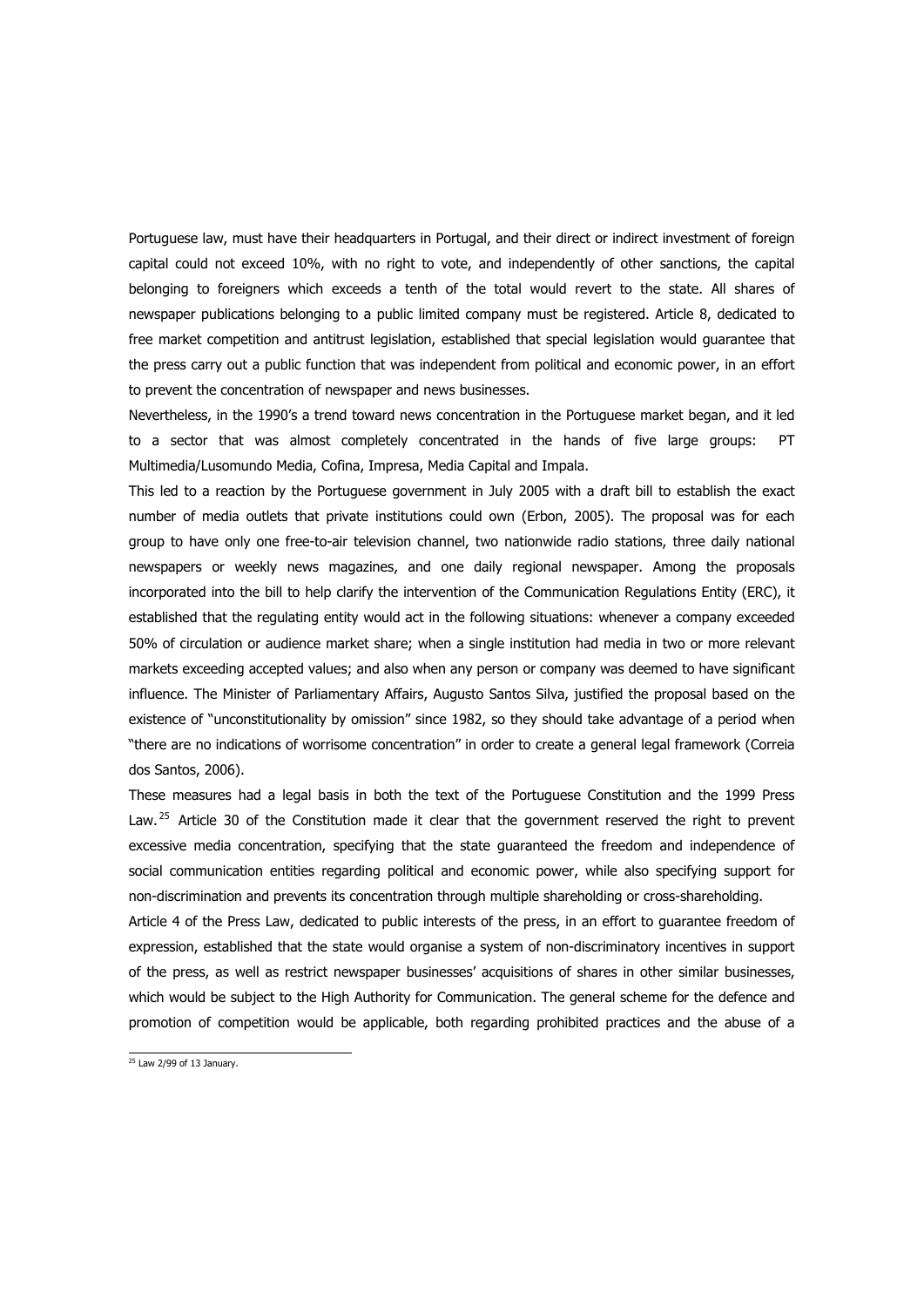position of superiority and business concentration. In response, news publishers claimed that the imposed limits in the new draft bill were an obstacle to internationalising and modernising news businesses, and only strong national economic groups were able to prevent foreign groups from entering Portugal and to produce content protecting the country's cultural identity.

Nevertheless, these measures followed the same lines as those established by the European Parliament in its Resolution of 16 September 1992. In Portugal the resulting situation is that no national newspaper group is among the top 50 in Europe, and two national, general-information, daily newspapers (Correio da Manhã and Jornal de Noticias) account for 60.7% of the circulation. One weekly news magazine (Expresso) holds 81.2%. In terms of geographic distribution, Lisbon captures between 32% and 43% of the circulation of national general-information weeklies. All national, general-interest, daily newspapers are mainly concentrated in Lisbon, with the exception of Jornal de Noticias, primarily distributed in Porto (61.31%).

Non-daily newspapers are mostly distributed in Lisbon, which in many cases represents 100% of their distribution. It is also the case with the free daily newspapers, Jornal Destak, with 76.07% of its distribution in Lisbon, and Metro Portugal, with 87.27%,.

Concentration of circulation not only occurs in geographic terms, but also with newspapers and capital. This situation has led to the proposal of a draft bill regarding limits to the concentration of media company ownership. This bill establishes limits to circulation and audience figures. This measure is the result of the changing focus of concern. When there is a concentration in circulation, fears no longer centre on issues of capital, but rather on the true influence of the media, that is, the effect it has on the public. And therefore, this indirectly stems the design of positioning strategies. (Costa, 2009).

Thus, according to the Bill on Limits to Concentration of Media Companies (2006), limits to concentration can be horizontal and diagonal, with both established pursuant to market positioning regarding circulation and audience. It establishes that the horizontal limits are exceeded when the media in the hands of a single company acting in the same relevant market exceeds 50% of audience for TV or radio and 50% of per issue circulation for the press. Diagonal limits do not meet compliance demands when a single owner holds media outlets in two or more relevant markets, so that acceptable audience levels decrease: 1<sup>st</sup> market (50%),  $2^{nd}$  market (33.3 %) and  $3^{rd}$  market (16.6%)<sup>[26](#page-11-0)</sup>.

In view of the reality of the Portuguese market in 2007, the Press Federation (*Federação da Imprensa*)<sup>[27](#page-11-1)</sup> was created with the objectives of defending freedom of expression, freedom of the press and the right to information, defence of the independence of the press from political power and from any monopoly, as well as promoting reading of the press, among others. The Daily Press Association (Associação da Imprensa

<span id="page-11-1"></span><span id="page-11-0"></span> 26 Proposed Law on the Límits to the Concentration of Ownership of Social Communication Companies (Limits à Concentração da Titularidade nas Empresas de Comunicação Social), 3 October 2006.<br><sup>27</sup> Appouncement 1978/2007, publish 27 Announcement 1978/2007, published in the *Diário da República*- 2nd Series, no. 70, 10 April 2007, p. 2939.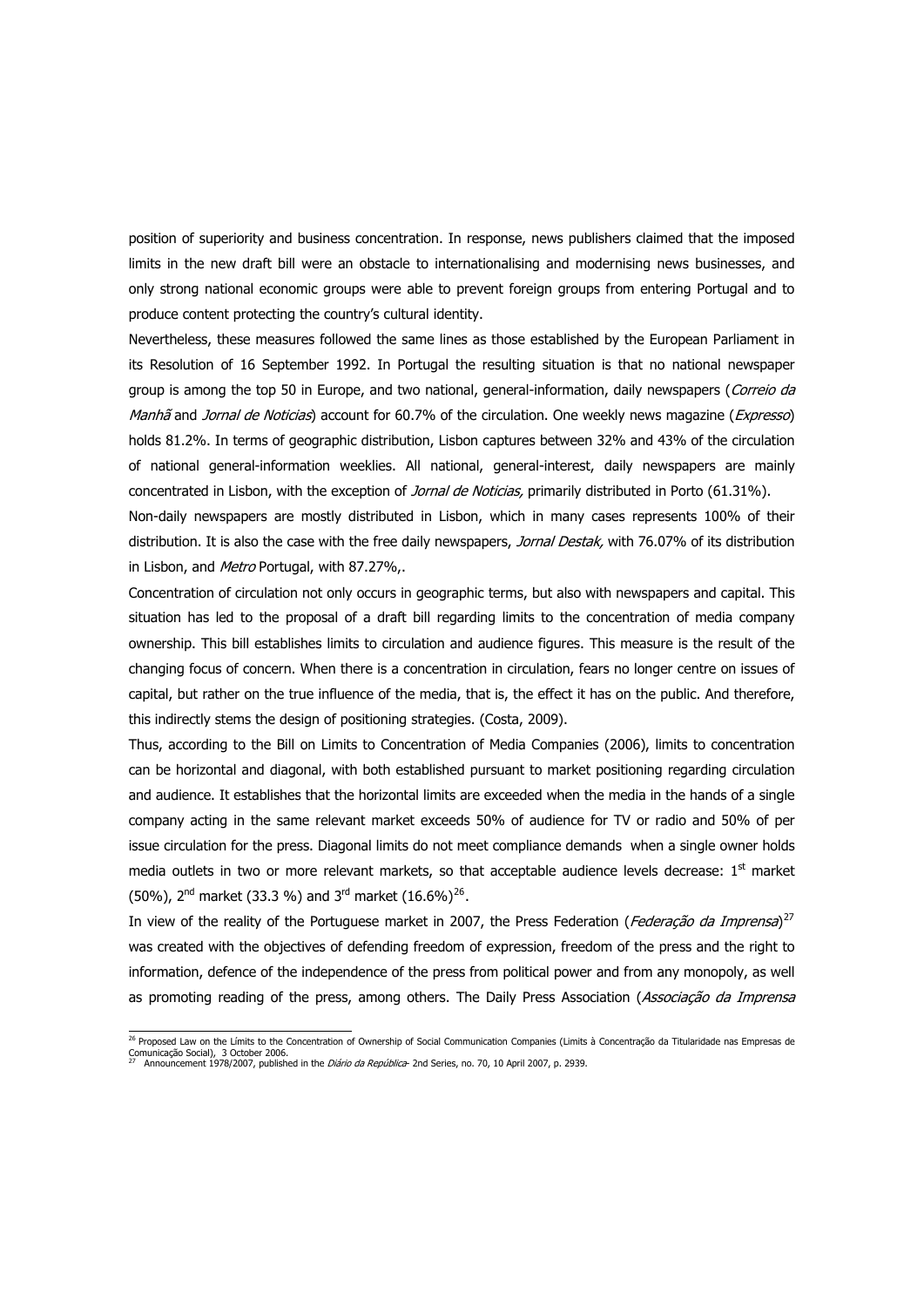Diária) and the Portuguese Regional Press Association (Associação Portuguesa da Imprensa Regional) are founding partners of the Press Federation.

### **4. – Aids to digital convergence**

The global economic crisis which began in 2008 brought a complementary phenomenon to Spain. Not only did information consumption via internet increase but so did television viewing to a considerable extent. Nevertheless, everything appears to indicate that in countries like Portugal or Spain, Internet will not be established as a profitable daily news medium for several years. From this perspective, setting limits to concentration of Internet expansion does not seem very effective. However, what does seem effective is promoting plurality with on-line publications that wish to make the move to print once they have been viable for at least a year (as in the Nordic countries). There are, therefore, certain communication policies that could be carried out.

Although establishing aid to electronic publications may not be opportune, providing aid to digital media desiring to move to paper could be of interest. In addition, not taxing added value on subscriptions to print publications might be beneficial, but charging VAT on the sale of a single issue, as is done in countries like Finland, could be. Moreover, consideration should be given to a Regional Press Portal in Spain, like the one existing in Portugal, to be launched in the Autonomous Communities, with the condition that local and regional press must comply with a set of prerequisites.

It could be of interest to study direct subsidies to companies according to their number of workers as an incentive to increase staff, thereby creating more competitive interregional or international groups in the global market.

#### **4.1. Incentives for the press in the digital environment**

In Spain the Spanish Newspaper Editors Association (AEDE) has called for government support to alleviate the losses and debt that have led to reductions in staff and which may mean that some businesses have to shut down. As Molina clarifies (2009: 13), the financial crisis has made state aid to the press an issue of greater importance.

Over the last few years certain digital media have received state aid through the Ministry of Culture's programme: "Aid to capital investment to increase the legal offer of cultural content on the Internet and to promote modernisation, innovation and technological adaptation of cultural and creative industries" with a budget of 5.62 million  $\epsilon^{28}$  $\epsilon^{28}$  $\epsilon^{28}$ . There were some digital newspapers in this very broad and diverse area,

<span id="page-12-0"></span> $\frac{28}{28}$  Official State Gazette no. 213 of 5 September 2011, pp. 96106-96117.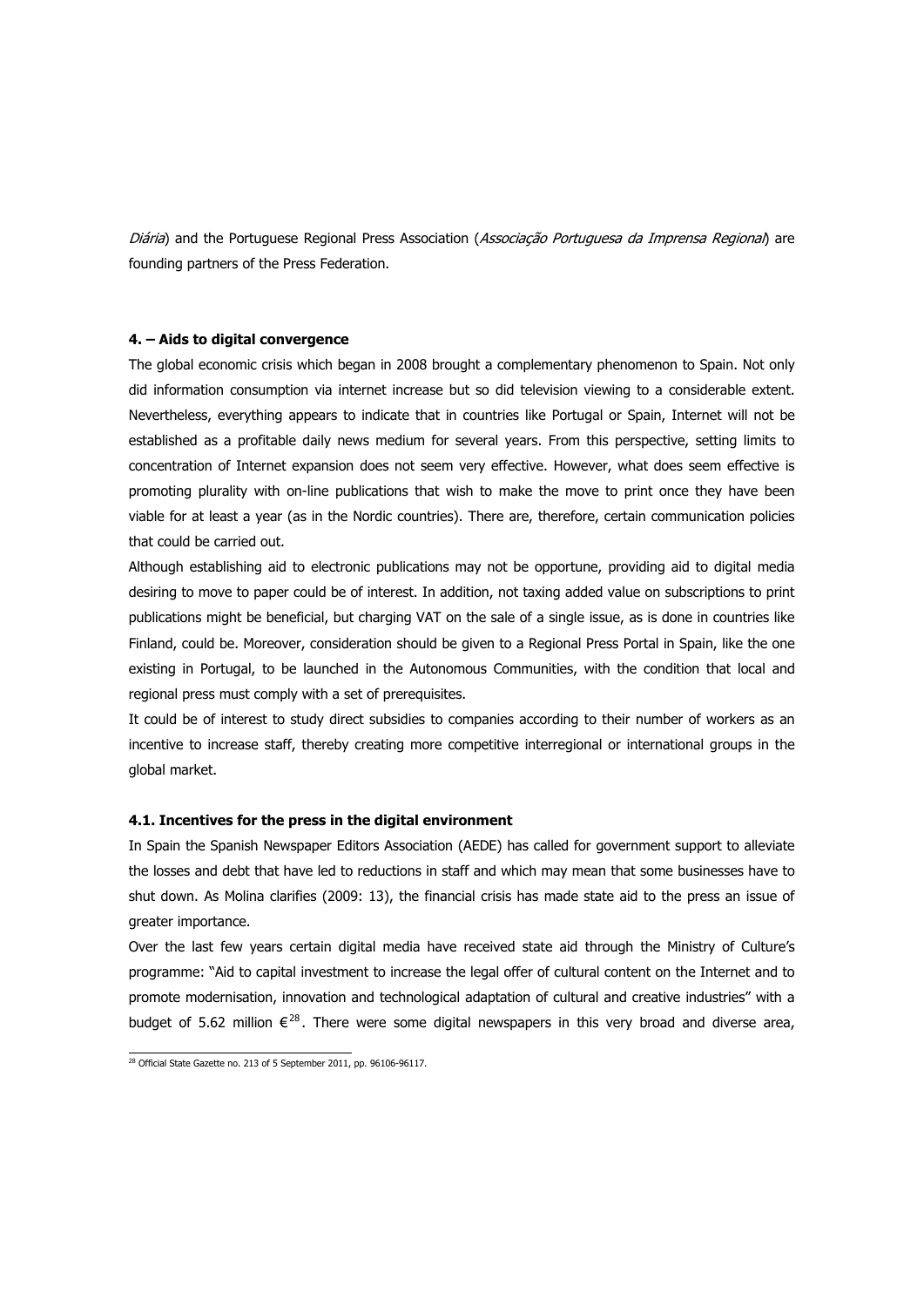alongside other loosely culturally-related activities, such as video games, social networks, and audiovisual production companies. These media shared 318,000€, which affected Televeo Broadcasting, Comunicacions dels Ports, Diario de Navarra, Aragón2 and Rioja 2 (Corporación de Medios), Ediciones RDL Rock de Lux, El Norte de Castilla Digital, Línea 20 de Revistas (20 Minutos), Dokumalia Producciones and Scherzo Editorial. Other aid programs for digitalisation have benefitted digital media. In December 2011 a resolution by the Ministry of Industry<sup>[29](#page-13-0)</sup> awarded a 57,000€ subsidy and 620,000€ in credit to the newspaper 20 Minutos, within the Advance Digital Content subprogram.

In Portugal, since 2004 the need for a change in the model has also been made evident with a new system of incentives targeting technological and multimedia objectives, among others, and which included access for online newspapers to the same incentives that all other newspapers had $30$ . In this way, they intended to improve the capacity of regional newspaper businesses to compete and also increase demand for a higher quality and more professional news product.

As of January 2005 the state system of incentives to social media became regulated by Decree Law no. 7/2005, of 6 January. The change was justified by a critical reflection on the existing incentive system that was considered unfair because it did not allow innovation or risk-taking to be rewarded nor did it aim to consistently broaden the horizons of multimedia communication. It was carried out so as to include incentives for business initiative and multimedia development with the goal of favouring development of journalism businesses.

Nonetheless, despite the measures adopted, the press continues to be a sector that has not taken off either in terms of circulation or in advertising. The scant number of newspapers taking part in the services provided by the APCT (Associaçao Portuguesa de Controlo de Tiragem) and which have audited circulation continues to be striking. This is proof of the market's lack of maturity, beginning with its absence of transparency, reflected in the data on publications audited in 2010, 25 regional publications, and 22 general information publications of differing periodicities, including 9 are dailies.

Furthermore, the large number of existing newspapers (between 700 and 900 depending on exact dates), along with their territorially concentrated circulation (Lisbon concentrated 40% of daily general information newspaper circulation in 2009, compared to Oporto's 15% and less than 10% in the rest)<sup>[31](#page-13-2)</sup>, and the minimal level of many newspapers' territorial influence make it quite complicated to consider them in the planning process. This is due to the fact that the combination of newspapers necessary to achieve the scope required for a national advertising campaign makes planning work very difficult. Thus, it is more

 $^{29}$  Official State Gazette no. 311 of 27 December 2011, pp. 143.014-143.058 <sup>30</sup> [http://www.portugal.gov.pt/Portal/PT/Governos/Governos\\_Constitucionais/GC15/Ministerios/PCM/MP/Comunicacao/Outros\\_Documentos/20040616\\_MP\\_Doc\\_CS](http://www.portugal.gov.pt/Portal/PT/Governos/Governos_Constitucionais/GC15/Ministerios/PCM/MP/Comunicacao/Outros_Documentos/20040616_MP_Doc_CS_Reg_Loc_Legislacao.htm)

<span id="page-13-1"></span><span id="page-13-0"></span>

<span id="page-13-2"></span>[\\_Reg\\_Loc\\_Legislacao.htm](http://www.portugal.gov.pt/Portal/PT/Governos/Governos_Constitucionais/GC15/Ministerios/PCM/MP/Comunicacao/Outros_Documentos/20040616_MP_Doc_CS_Reg_Loc_Legislacao.htm) . [31](http://www.portugal.gov.pt/Portal/PT/Governos/Governos_Constitucionais/GC15/Ministerios/PCM/MP/Comunicacao/Outros_Documentos/20040616_MP_Doc_CS_Reg_Loc_Legislacao.htm) Anuário da Comunicação 2008/2009. Obercom, p. 120.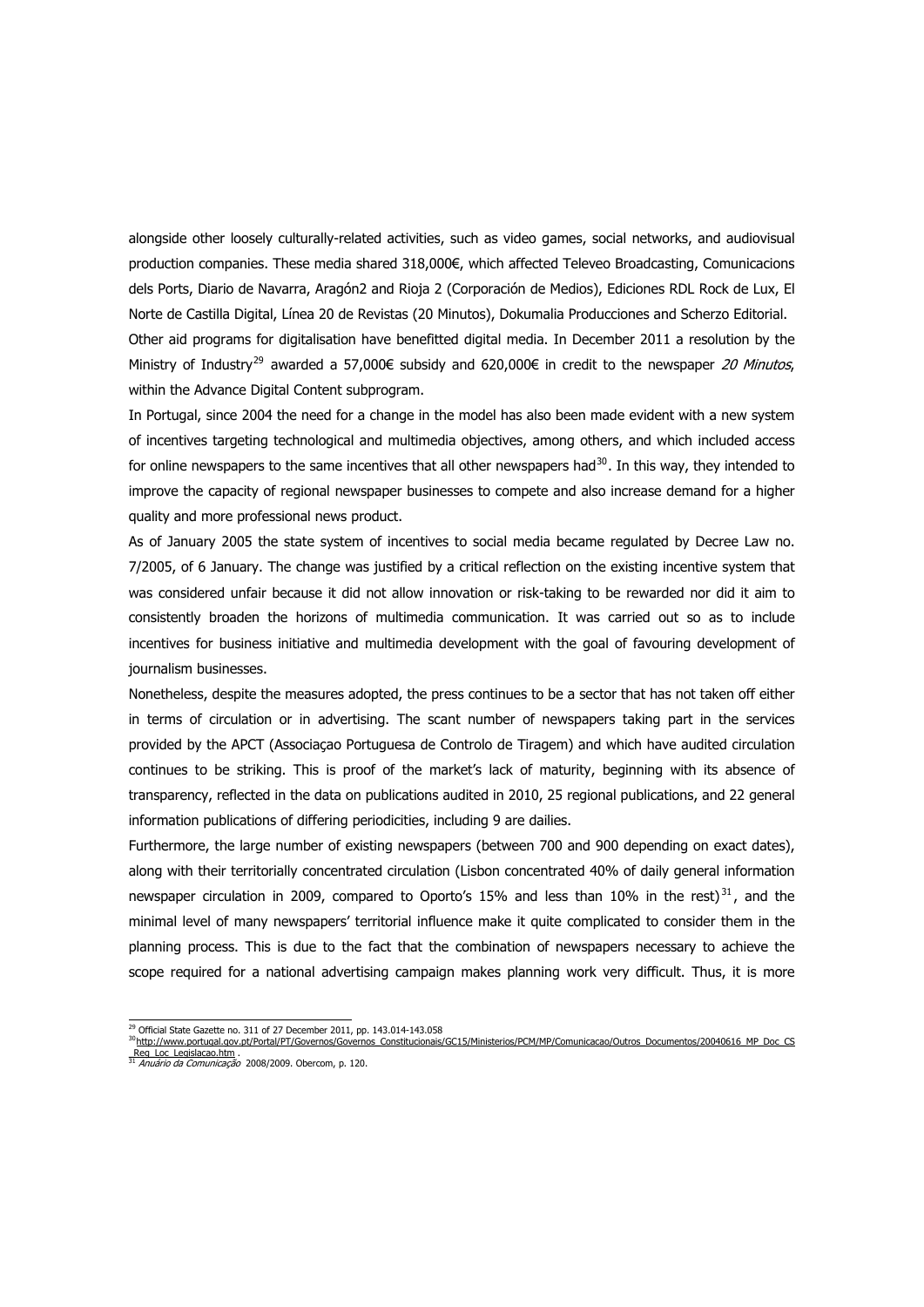profitable, in terms of planning time, efficiency and security, to rely on other media formats such as television.

#### **5. - Conclusions**

Historically Spain and Portugal have applied policies of aid to the press although it has never been directed but rather has pursued specific objectives. Whereas in Portugal public policies of aid to the press have, above all, favoured its regional press, in Spain national newspapers have benefitted more. Currently, the development of autonomous policies in Spain is fundamental when establishing measures to promote circulation and the convergence of regional and national groups.

In both Spain and in Portugal it is important to adapt institutional advertising to changes in the system in order to energize the digital conversion process of newspapers, maintain communication with citizens and reduce pre-agenda factors, primarily in regional and municipal spheres. One reason for this is that the less dependent newspapers are financially on institutions, the greater ethical and professional independence they will achieve. In both countries the problem of concentration remains, affecting the defence of plurality, despite the aid programme created to guarantee it in Portugal.

In Spain, as well as in Portugal, aid to the press should be conceived of as aid to the reader (as it is in France). Inasmuch as the press makes an essential contribution by informing citizens and spreading schools of thought and opinion, the proposal is to allocate aid to readers and to press circulation, not solely to publishers. Thus, the goal of aid for the distribution of national, general- and political-information daily newspapers would be to consolidate the cooperative distribution system of the press, to preserve the pluralism of these daily newspapers, and to promote the development necessary for the effective exercise of the freedom already proclaimed in the 1789 Declaration of the Rights of Man and of the Citizen.

In a knowledge society, it is essential for countries like Spain and Portugal to create a cooperative system of media education in conjunction with associations of journalists and publishers so as to more fully stimulate this type of education.

Currently, the function of social cohesion is found in international and interregional policies on a country scale, but, given that there is no threat to national or local identities, they could benefit from closer contact to reinforce one another collectively, on an overall institutional level or in terms of daily life, not merely in a symbolic-cultural way. It would be of interest, for instance, to create synergies of publications shared by the Portuguese government and the bordering Autonomous Communities.

In the area of communications policy, Spain and Portugal should advocate aid focussed on implementing editions of their own in Latin America. This would also mean a change in institutional advertising in the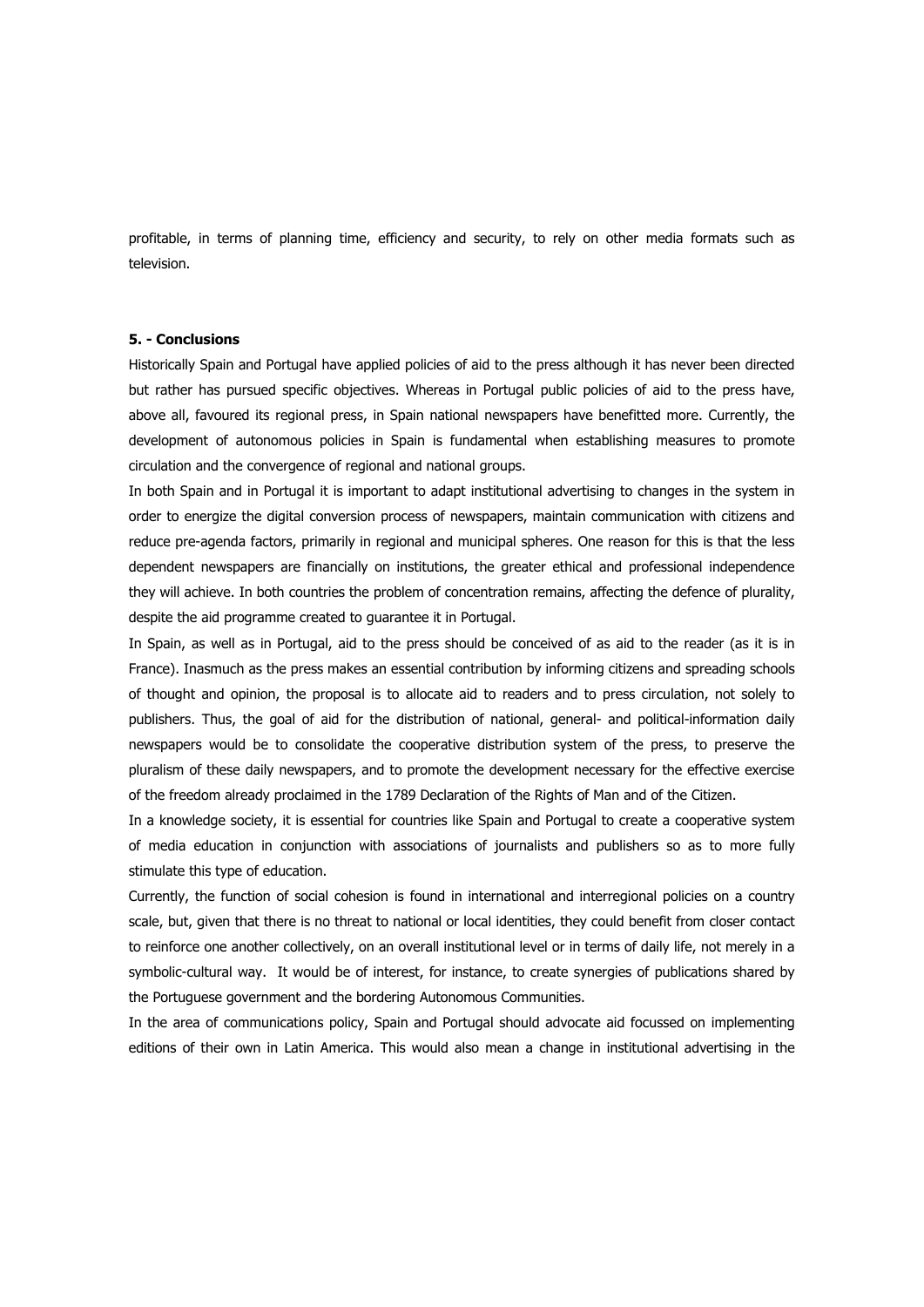press in favour of subsidies to the internationalisation of daily newspapers in Latin America, which the Ministry of Culture, the Cervantes Institute and the Ministry of Foreign Affairs could promote.

Autonomous Communities and regions, in collaboration with news businesses (as occurs in France and Catalonia), need to advocate aid to promote reading among the young with subscriptions to daily newspapers, campaigns in schools to create newspapers, as well as aid for the creation of publications at schools of journalism and new technological centres for social sciences at universities where multimedia projects can be done.

# **References:**

Aguado, G., Sanmartí, J.M. y Magallón, R. (2009a). "The effect of the state on the evolution of print media in European Mediterranean countries", in *International Journal of Communication*, vol. 3, <http://ijoc.org/ojs/index.php/ijoc/article/view/560/352>. Accessed 20 April 2012.

Aguado, G., Sanmarti, J.M. y Magallón, R. (2009b)."España, Francia, Italia y Portugal: cuatro modelos diferenciados de prensa euromediterránea". Observatorio (OBS\*)**,** vol 3, No 2, <http://www.obs.obercom.pt/index.php/obs/article/view/233>. Accessed 20 April 2012.

Arboledas, L. (2010). "Transición democrática y modelo comunicativo: la divergencia ibérica" in Observatorio (OBS\*), vol.4, Nº 3, pp. 143-167, [http://www.obs.obercom.pt](http://www.obs.obercom.pt/). Accessed 20 April 2012.

Cabello, F. (1999). El mercado de revistas en España, Barcelona: Ariel Comunicación, pp. 48-57.

Correia dos Santos, S. (2006). "Governo clarifica intervenção da ERC", Diàrio de Notícias. Available at: [http://dn.sapo.pt/2006/10/04/media/governo\\_clarifica\\_intervencao\\_erc.html](http://dn.sapo.pt/2006/10/04/media/governo_clarifica_intervencao_erc.html) Accessed 20 April 2012.

Cortés, A. (2009). "Publicidad institucional y cultura de paz en los Países Bajos", in Revista Latina de Comunicación Social, 64, La Laguna (Tenerife): Universidad de La Laguna, pp. 612 a 631. [http://www.revistalatinacs.org/09/art/849\\_UMA/50\\_67\\_Cortes.html](http://www.revistalatinacs.org/09/art/849_UMA/50_67_Cortes.html) Accessed 20 April 2012.

Costa e Silva, E. (2009). "Pluralismo en Portugal: perspectivas da legislação e da regulação", in Actas del VII Congreso ULEPICC Octubre 2009, ISBN: 978-84-613-5225-8, pp. 288-301.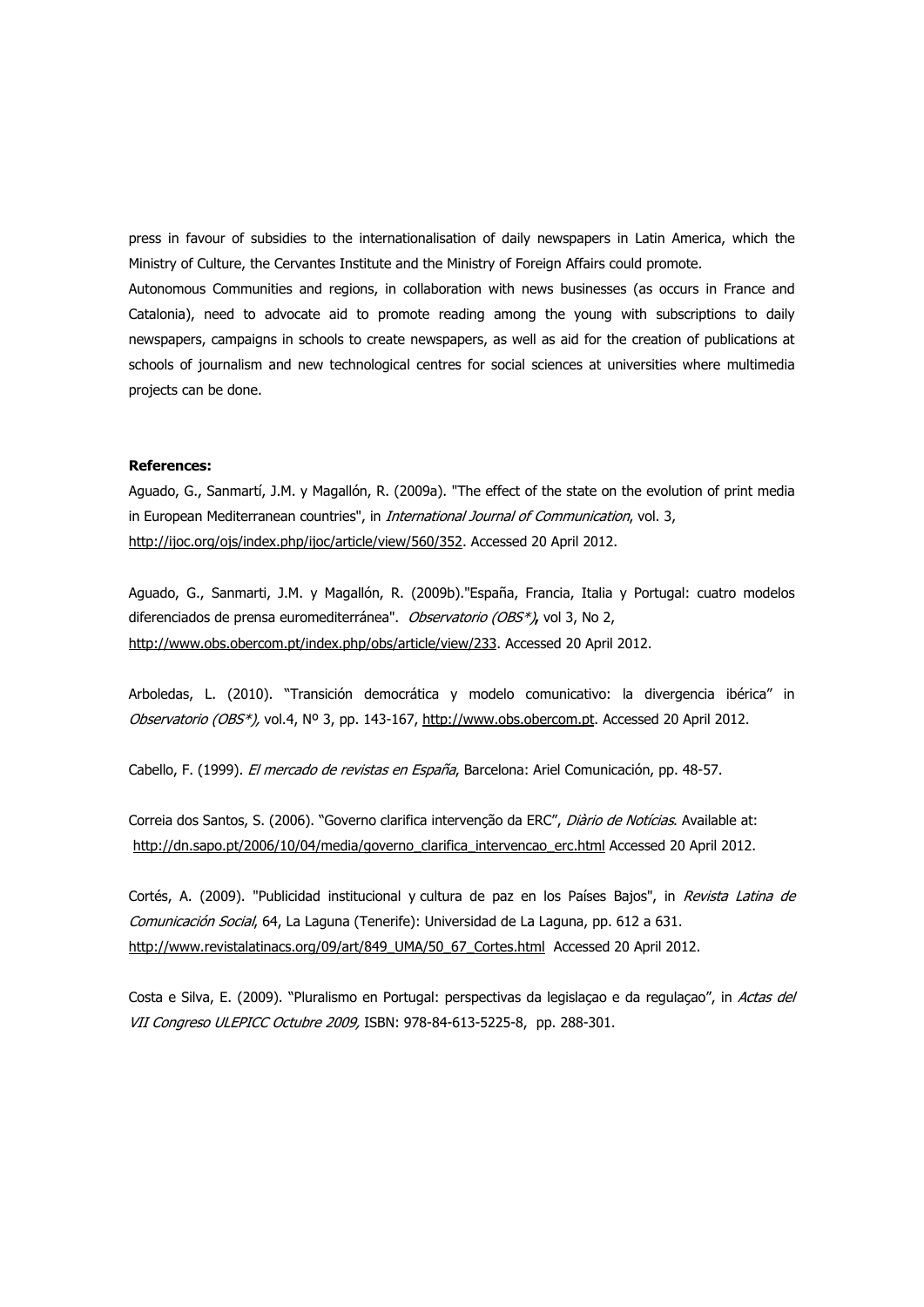Díaz Nosty, B. (2011). "El periodismo menquante, más allá de la crisis económica", in Cuadernos de Periodistas, 23, November.

Erbon, A. (2005). "Governo português propôe lei que impede concentraçao mediática", in *Fazenco Media* 4 August 2005, [www.fazendomedia.com/novas/internacional040805.htm](http://www.fazendomedia.com/novas/internacional040805.htm). Accessed 20 April 2012.

Esteba, D. y Rubio, E. (2009). "Publicidad institucional", in AnMal Electrónica 27 ISSN 1697-4239, <http://www.anmal.uma.es/numero27/Publicidad.pdf>. Accessed 20 April 2012.

Fernández, I. y Blasco, J. J. (2006). "Press Subventions in Europe in 2006. Categories, Funding Provided and Assignation Systems", in Press Subsidies in Europe, Barcelona: Institut de la Comunicació; Generalitat de Catalunya, pp. 65-67.

Fernández, I. y Moragas, M. (2008). "Un creciente interés académico, político y empresarial por las ayudas a la prensa", in Telos, 75, April-June.

Fernández Obregón, F. J. (1998). "La prensa periférica española" en Revista Latina de Comunicación Social, 2. [www.ull.es/publicaciones/latina/z8/feb.98.obregon.htm](http://www.ull.es/publicaciones/latina/z8/feb.98.obregon.htm) Accessed 20 April 2012.

Humphreys, P. (2008). "Subvenciones a la prensa en Europa: una visión histórica", in Telos, 75, pp. 71-84.

Kupiainen, R., Sintonen, S. and Suoranta, J. (2009). "Décadas de educación en medios de comunicación en Finlandia", Profesorado, 13, no. 2.

Lancelot, A. et al. (2006). Les problèmes de concentration dans le domain des médias. París: Direction du Développement des Médias, Ministère de la Culture et de la Communication. [http://www.ddm.gouv.fr/IMG/pdf/rapport\\_lancelot.pdf.](http://www.ddm.gouv.fr/IMG/pdf/rapport_lancelot.pdf) Accessed 20 April 2012.

Magallón R., Aguado, G., y Sanmartí, J.M. (2010). « Análisis del modelo desregulador de prensa en España frente al modelo liberal británico y al intervencionista euromediterráneo », in Textual & Visual Media, 3, pp. 239-252.